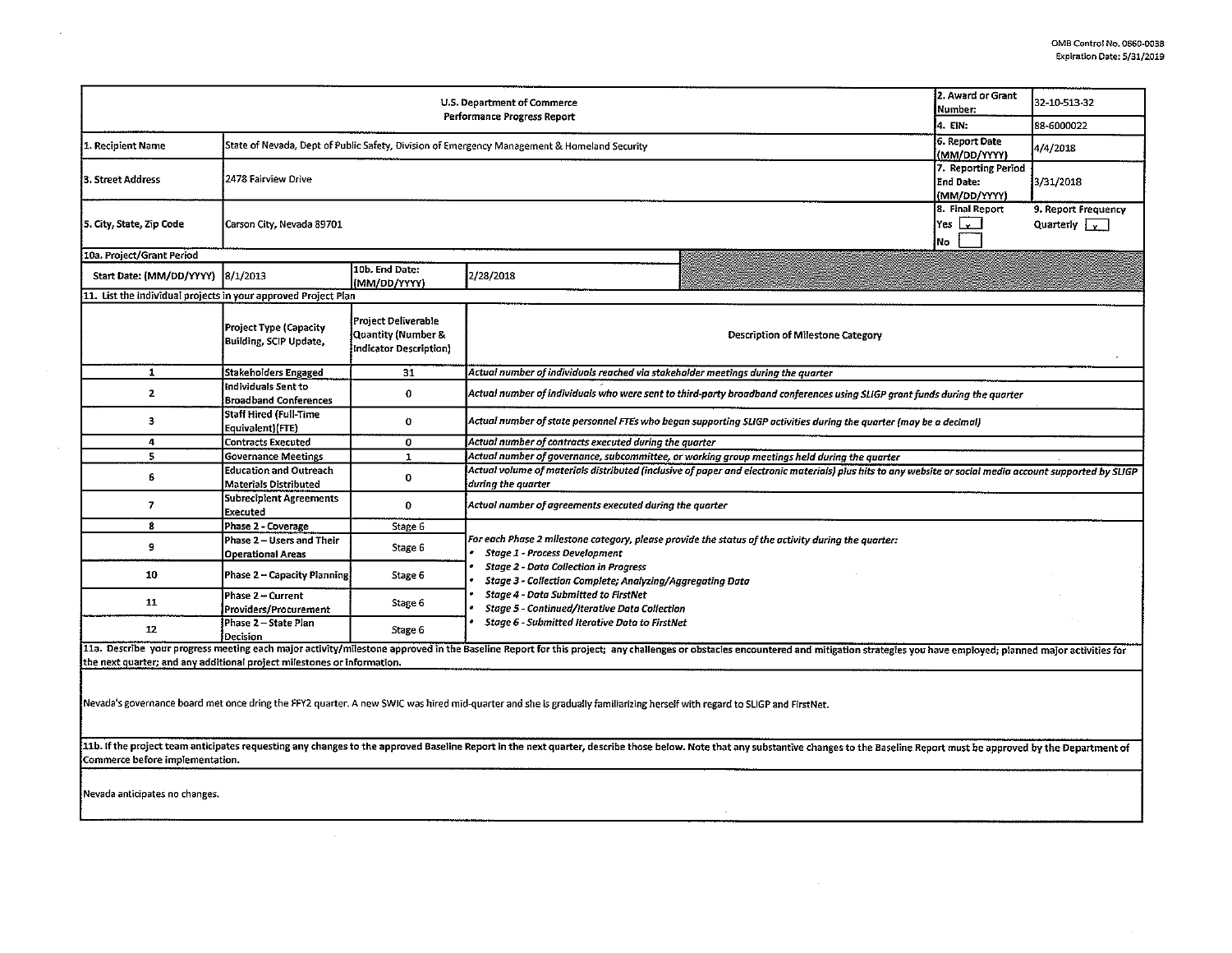| 11c. Provide any other information that would be useful to NTIA as it assesses this project's progress.                                                    |                                        |                         |                                       |                      |                                      |                   |                 |                                         |                                          |
|------------------------------------------------------------------------------------------------------------------------------------------------------------|----------------------------------------|-------------------------|---------------------------------------|----------------------|--------------------------------------|-------------------|-----------------|-----------------------------------------|------------------------------------------|
|                                                                                                                                                            |                                        |                         |                                       |                      |                                      |                   |                 |                                         |                                          |
| Nevada is working on the closeout process of SLIGP 1.0 and looks forward to the start of SLIGP 2.0.                                                        |                                        |                         |                                       |                      |                                      |                   |                 |                                         |                                          |
| 11d. Describe any success stories or best practices you have identified. Please be as specific as possible.                                                |                                        |                         |                                       |                      |                                      |                   |                 |                                         |                                          |
| Nevada's outreach to stakeholders was quiet secondary to the SWIC vacancy.                                                                                 |                                        |                         |                                       |                      |                                      |                   |                 |                                         |                                          |
| 12. Personnel                                                                                                                                              |                                        |                         |                                       |                      |                                      |                   |                 |                                         |                                          |
| 12a. If the project is not fully staffed, describe how any lack of staffing may impact the project's time line and when the project will be fully staffed. |                                        |                         |                                       |                      |                                      |                   |                 |                                         |                                          |
| N/A                                                                                                                                                        |                                        |                         |                                       |                      |                                      |                   |                 |                                         |                                          |
| 12b. Staffing Table - Please include all staff that have contributed time to the project. Please do not remove individuals from this table.                |                                        |                         |                                       |                      |                                      |                   |                 |                                         |                                          |
| <b>Job Title</b>                                                                                                                                           | FTE%                                   |                         |                                       |                      | Project (s) Assigned                 |                   |                 |                                         | Change                                   |
| Chief, Emergency<br>Management/SPOC                                                                                                                        | 10%                                    | Single Point of Contact | No Change                             |                      |                                      |                   |                 |                                         |                                          |
| <b>Emergency Management</b><br>Program Manager                                                                                                             | 10%                                    | <b>Grants Manager</b>   | No Change                             |                      |                                      |                   |                 |                                         |                                          |
| <b>Grants and Projects Supervisor</b>                                                                                                                      | 10%                                    |                         | Supervisor of SLIGP Grant Coordinator |                      |                                      |                   |                 |                                         | No Change                                |
|                                                                                                                                                            |                                        |                         |                                       |                      |                                      |                   |                 |                                         |                                          |
|                                                                                                                                                            |                                        |                         |                                       |                      |                                      |                   |                 |                                         |                                          |
| 13. Subcontracts (Vendors and/or Subrecipients)                                                                                                            |                                        |                         |                                       |                      |                                      |                   |                 |                                         |                                          |
| 13a. Subcontracts Table - Include all subcontractors. The totals from this table must equal the "Subcontracts Total" in Question 14f.                      |                                        |                         |                                       |                      |                                      |                   |                 |                                         |                                          |
| Name                                                                                                                                                       | <b>Subcontract Purpose</b>             |                         | Type<br>(Vendor/Subrec.)              | RFP/RFQ Issued (Y/N) | Contract<br><b>Executed</b><br>(Y/N) | <b>Start Date</b> | <b>End Date</b> | <b>Total Federal Funds</b><br>Allocated | <b>Total Matching Funds</b><br>Allocated |
| <b>SWIC</b>                                                                                                                                                | <b>SWIC Duties</b>                     |                         | Good of the State<br>Contract         | N                    | Y                                    | 11/1/2013         | 1/31/2018       | \$319,680.00                            | \$0.00                                   |
| <b>Grant Coordinator</b>                                                                                                                                   | Coordinate Grant                       |                         | <b>Good of the State</b><br>Contract  | N                    | Y                                    | 11/1/2013         | 1/31/2018       | \$217,110.00                            | \$0.00                                   |
| <b>SLIGP Project</b><br>Manager/Outreach                                                                                                                   | Manage SLIGP Programmatic              |                         | Contract                              | Y                    | Y                                    | 5/13/2015         | 1/31/2018       | \$432,324.00                            | <b>S0.00</b>                             |
| Legal Counsel                                                                                                                                              | Attorney for Process and<br><b>MOU</b> |                         | Sub-Grant                             | N                    | N                                    | 3/1/2013          | 1/31/2018       | \$159,192.00                            | \$0.00                                   |
| Gap Analysis MOU                                                                                                                                           | MOU for partners                       |                         | <i><b>Contract</b></i>                | N                    | N                                    | 12/1/2014         | 1/31/2018       | \$450,000.00                            | \$0.00                                   |
| Facilitator                                                                                                                                                | Meeting Facilitator                    |                         | Contract                              | N                    | N                                    |                   |                 | \$7,200.00                              | \$0.00                                   |
| Facilitator                                                                                                                                                | <b>Meeting Facilitator</b>             |                         | Contract                              | N                    | N                                    |                   |                 | \$14,400.00                             | \$0.00                                   |
|                                                                                                                                                            |                                        |                         |                                       |                      |                                      |                   | Total           | \$1,599,906.00                          | \$0.00                                   |
| 13b. Describe any challenges encountered with vendors and/or subrecipients.                                                                                |                                        |                         |                                       |                      |                                      |                   |                 |                                         |                                          |
| N/A - None                                                                                                                                                 |                                        |                         |                                       |                      |                                      |                   |                 |                                         |                                          |

 $\sim 10^{-1}$ 

 $\sim 10^{11}$  km  $^{-1}$ 

 $\sim$ 

 $\epsilon$ 

 $\sim$